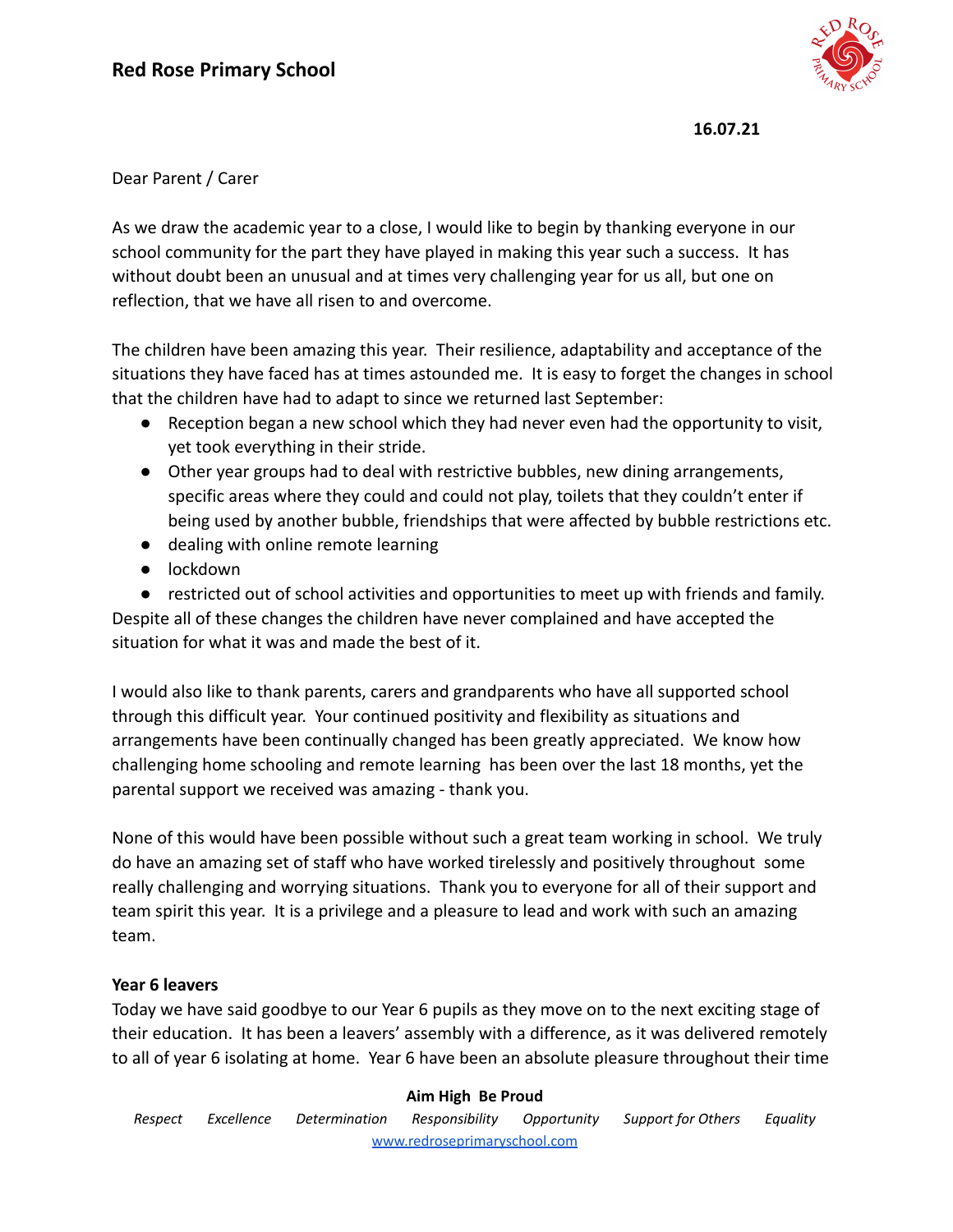# **Red Rose Primary School**



at Red Rose and have been great role models for the rest of the children in school. On behalf of us all we would like to wish you good luck and every success as you continue on your journey.

## **Good luck**

We are delighted to announce that Miss Bradley is finally able to go ahead with her wedding over the summer. We hope she has an amazing day and look forward to Mrs Appleby's return.

#### **New arrival**

Congratulations to Mrs Patterson on the safe arrival of her baby boy - Rory. Mum and baby are all doing well and we look forward to meeting Rory soon.

## **New Staff**

We are delighted to welcome two new members of staff onto our team in September. Mrs Jackson is joining us as our new School Business Manager and Miss Thorp who will be teaching in Year 1. We look forward to welcoming them onto our team. From September Mr Ross will be teaching the computing curriculum across school.

## **School Uniform**

A reminder that school uniform should be worn at all times unless it is your child's PE day. On PE days children can wear their PE uniform. All children should wear their school uniform on return to school.

Uniform should be as follows:

- **School Uniform**: Grey / black skirt or trousers White / red polo shirt or white blouse/shirt Bright red jumper, sweatshirt or cardigan Red checked dress in summer Plain black leather or leather style shoes which can be polished. **Trainers should not be worn as part of school uniform**.
- **PE Kit:** Plain white T-Shirt, Plain black or navy shorts **(no logo)**. Plain black / navy long bottoms, Red sweatshirt / cardigan or grey Red Rose PE hoodie **Trainers**

**Haircuts:** Can I remind parents that hair colour and lines in hair are not allowed. Hair should not be cut shorter than a grade 1.

#### **Aim High Be Proud**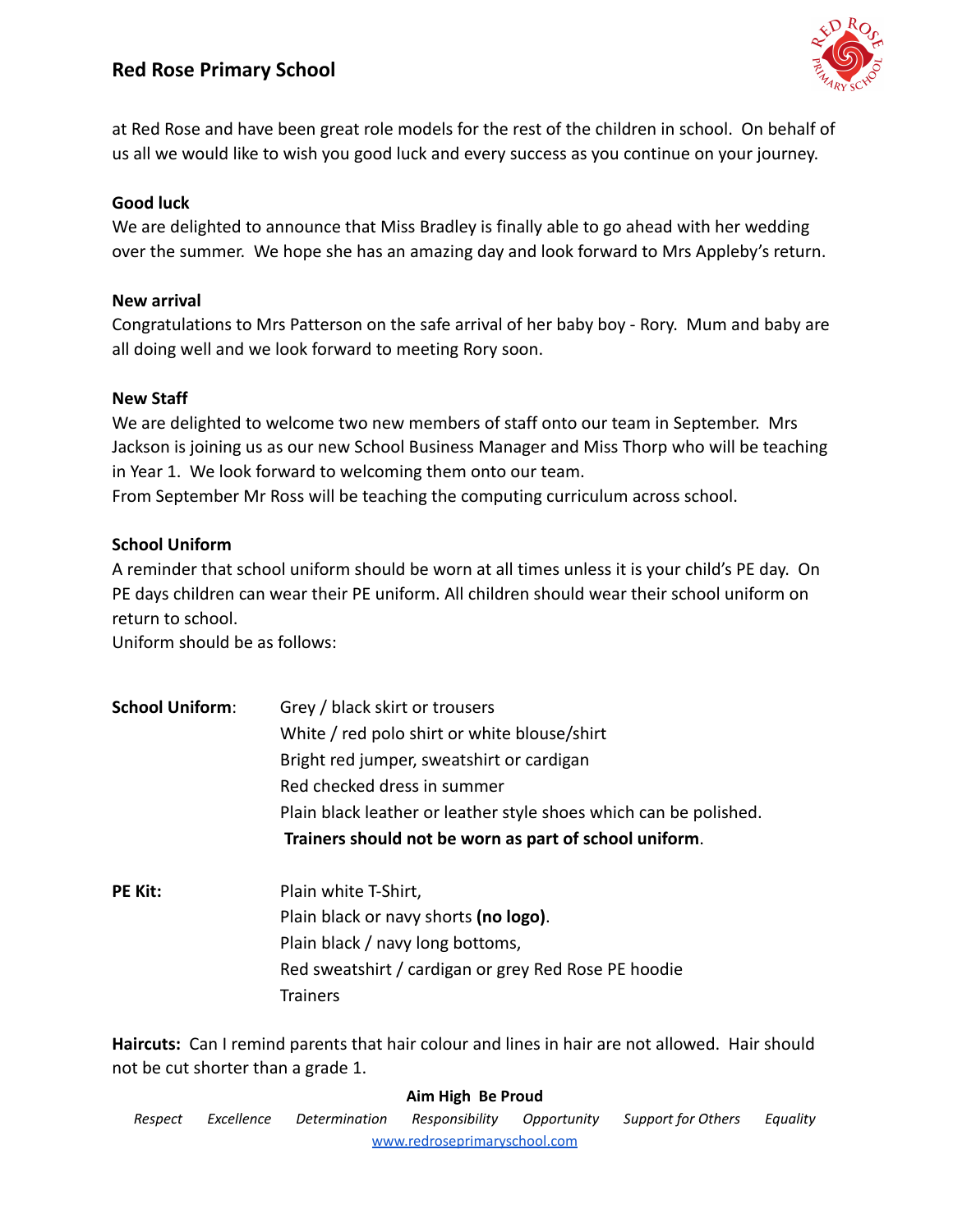

## **White Rose Maths**

We follow the White Rose Maths scheme in school. White Rose have teamed up with Morrisons to provide free White Rose resources over the summer holiday. All parents have to do is go along to their local store and pick up the workbooks.

## **Reading Books**

Your child has been issued with 2 reading books to read over the summer holidays. Could we please ask that these are returned as soon as possible in September.

# **COVID restrictions**

Currently, from September there will be no COVID restrictions in school. Entry and exit to school will no longer be via a one way system.

As you are aware we have ongoing difficulties with parking around the school site. My priority outside the school gates is the safety of our children. I am currently working with the Highways Department on this ongoing issue and my ongoing concerns about the amount of traffic around the school site.

We ask that parents revert to using the gate at Beverley Garden for those children arriving / leaving the school site on foot or by scooter / bike and that you **do not use this area as a potentially easier place to park.** Thank you in advance for respecting this.

The school day will start as per pre-COVID times. Doors will be open between 8:45-8:55am and end at 3:15pm for all pupils.

# **Reading raffle**

The winners of this terms reading raffle were: Lena - EYFS Lucas - Rainbow Woody - Moonlight Archie - Starlight Mark - Galaxy William - Armstrong Aroosh - Apollo Lauren - Nasa Kate - Lunar Grace - Year 6

The children were all presented with a book of their choice in assembly today. We hope you enjoy your holiday reading.

#### **Aim High Be Proud**

*Respect Excellence Determination Responsibility Opportunity Support for Others Equality* [www.redroseprimaryschool.com](http://www.redroseprimaryschool.com)